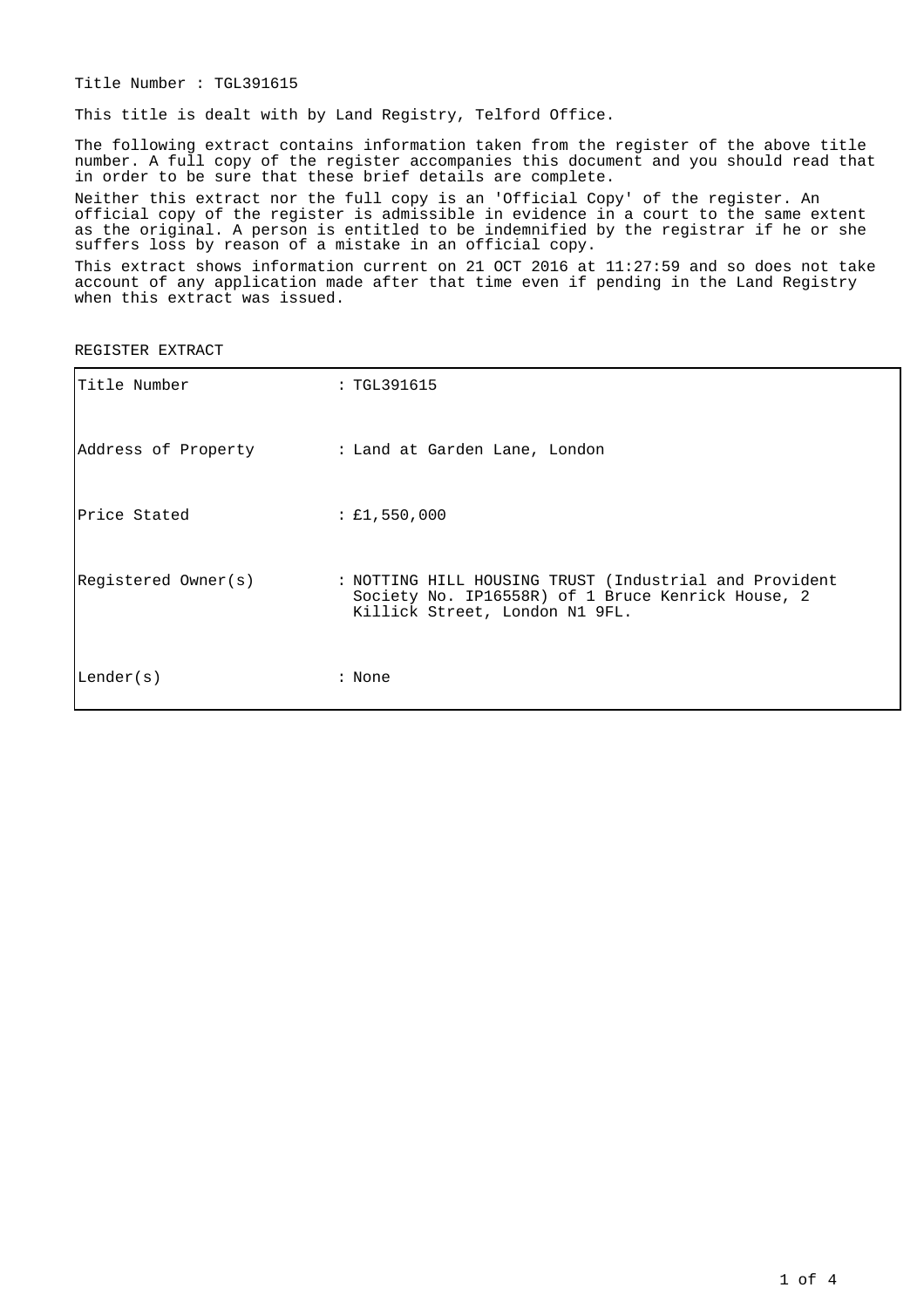#### Title number TGL391615

This is a copy of the register of the title number set out immediately below, showing the entries in the register on 21 OCT 2016 at 11:27:59. This copy does not take account of any application made after that time even if still pending in the Land Registry when this copy was issued.

This copy is not an 'Official Copy' of the register. An official copy of the register is admissible in evidence in a court to the same extent as the original. A person is entitled to be indemnified by the registrar if he or she suffers loss by reason of a mistake in an official copy. If you want to obtain an official copy, the Land Registry web site explains how to do this.

## A: Property Register

This register describes the land and estate comprised in the title.

LAMBETH

- 1 The Freehold land shown edged with red on the plan of the above title filed at the Registry and being Land at Garden Lane, London.
- 2 (10.01.2014) The land has the benefit of the rights granted by but is subject to the rights reserved by the Transfer dated 26 September 2013 referred to in the Charges Register.
- 3 (10.01.2014) The Transfer dated 26 September 2013 referred to above contains provisions as to light or air and boundary structures and a provision excluding the operation of section 62 of the Law of Property Act 1925 as therein mentioned.

## B: Proprietorship Register

This register specifies the class of title and identifies the owner. It contains any entries that affect the right of disposal.

#### Title absolute

- 1 (10.01.2014) PROPRIETOR: NOTTING HILL HOUSING TRUST (Industrial and Provident Society No. IP16558R) of 1 Bruce Kenrick House, 2 Killick Street, London N1 9FL.
- 2 (10.01.2014) The price stated to have been paid on 26 September 2013 was £1,550,000.
- 3 (10.01.2014) RESTRICTION: No disposition of the registered estate by the proprietor of the registered estate is to be completed by registration without a certificate by the registered proprietor signed by their secretary or by two trustees if a charitable trust or by their conveyancer that the provisions of section 172 of the Housing and Regeneration Act 2008 have been complied with or that they do not apply to the disposition.
- 4 (10.01.2014) RESTRICTION: No disposition of the registered estate other than a charge by the proprietor of the registered estate or by the proprietor of a registered charge is to be registered without a certificate signed by the disponee or the disponee's conveyancer that the provisions of clause 12.5.4 of the transfer dated 26 September 2013 referred to in the Charges Register have been complied with.

## C: Charges Register

This register contains any charges and other matters that affect the land.

1 (11.08.2009) The deeds and documents, particulars of which are set out in the schedule of deeds and documents hereto, contain restrictive covenants relating to the parts of the land therein specified.

NOTE: Each deed is referenced by edging and numbering in blue unless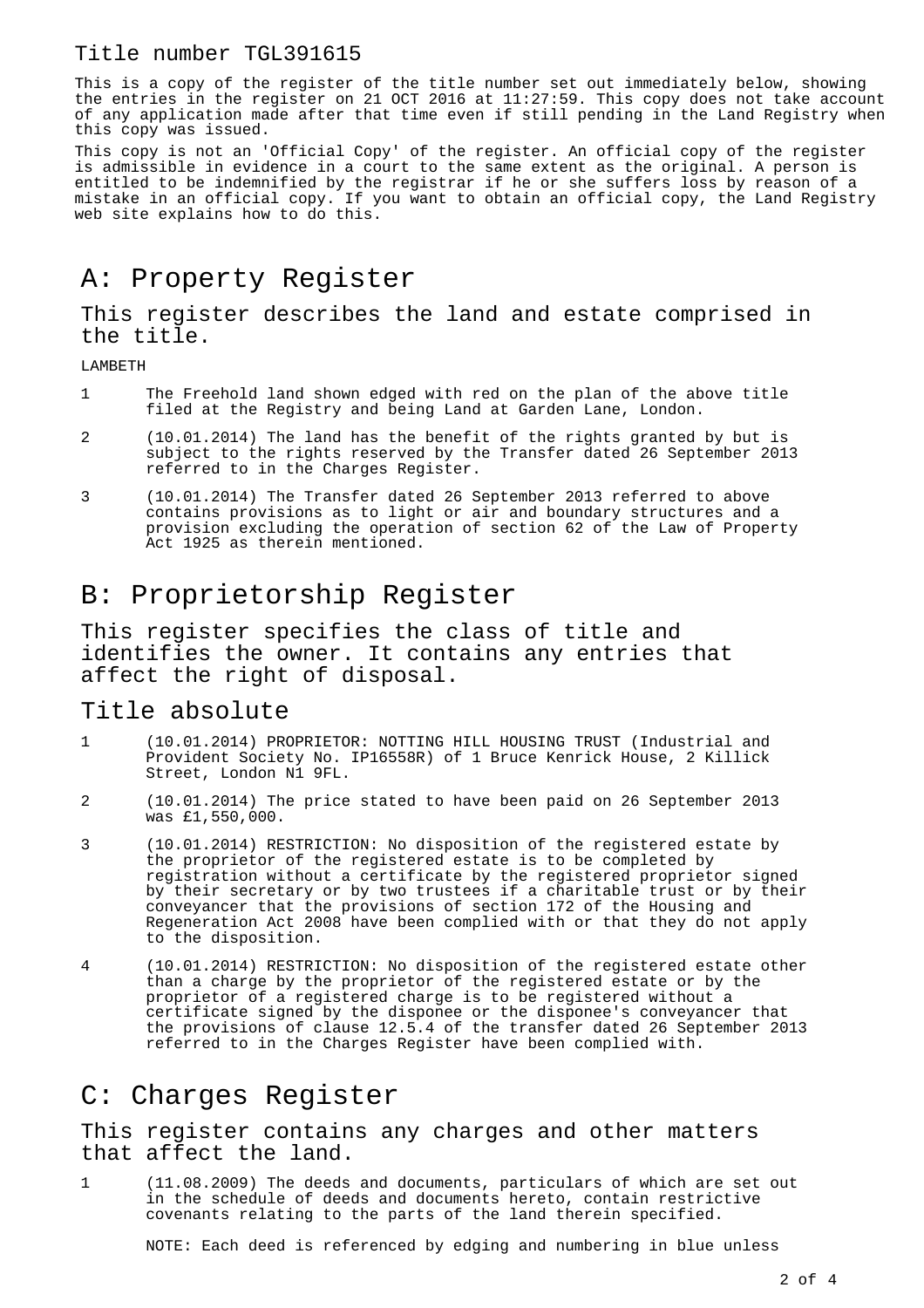#### Title number TGL391615

# C: Charges Register continued

otherwise stated in the schedule.

- 2 The footpaths are subject to rights of way.
- 3 The land tinted blue on the title plan is subject to rights of way for vehicular access only.
- 4 The land is subject to rights of drainage and rights in respect of water, gas and electricity supply services.
- 5 (10.01.2014) A Transfer of the land in this title dated 26 September 2013 made between (1) The Mayor and Burgesses of the London Borough of Lambeth and (2) Notting Hill Housing Trust contains restrictive covenants.

NOTE: Copy filed.

## Schedule of deeds imposing restrictive covenants

| 1            | Plan reference: 1 and 2<br>Nature of deed: Conveyance<br>Date of deed : 27 May 1873<br>Parties          | : (1) John Henry Manners Sutton and James Edward Bateman<br>Dashwood<br>(2) George John Blake and others<br>(3) George Perry and William Mott Harford             |
|--------------|---------------------------------------------------------------------------------------------------------|-------------------------------------------------------------------------------------------------------------------------------------------------------------------|
|              | Remarks                                                                                                 | : Particulars filed under LN71186                                                                                                                                 |
| 2            | Plan reference: 3<br>Nature of deed: Conveyance<br>Date of deed : 25 March 1874<br>Parties              | : (1) The Right Honourable John Thomas Lord Manners<br>(2) Richard Roupell<br>(3) Eliza Scott<br>(4) Henry Martin Garrett                                         |
|              | Remarks                                                                                                 | : Particulars filed under LN71186                                                                                                                                 |
| 3<br>Parties | Plan reference: 4<br>Nature of deed: Conveyance<br>Date of deed $: 2$ June 1874                         | : (1) The Right Honourable John Thomas Lord Manners<br>(2) Richard Roupell<br>(3) William Spencer Johnson                                                         |
|              | Remarks                                                                                                 | : No verified particulars were supplied on first<br>registration                                                                                                  |
| 4            | Plan reference: 5<br>Nature of deed: Conveyance<br>Date of deed : 22 January 1875<br>Parties<br>Remarks | : (1) The Right Honourable John Thomas Lord Manners<br>(2) Richard Roupell<br>(3) Charles David Zetterguist<br>: No verified particulars were supplied on first   |
|              |                                                                                                         | registration                                                                                                                                                      |
| 5            | Plan reference: 7<br>Nature of deed: Conveyance<br>Parties                                              | Date of deed : 30 September 1878<br>: (1) The Right Honourable John Thomas Lord Manners<br>(2) Heathfield Young, Heathfield Young the Younger and<br>Adrian Young |
|              | Remarks                                                                                                 | : Particulars filed under LN71186                                                                                                                                 |
| 6            | Plan reference: 6<br>Nature of deed: Conveyance<br>Date of deed : 7 June 1898<br>Parties                | : (1) Elizabeth Jane Smith and Joseph Henry Gowing Smith<br>(2) Ellen Elizabeth Wheatley                                                                          |
|              | Remarks                                                                                                 | : Particulars filed under LN71186                                                                                                                                 |
| 7            | Plan reference: 8<br>Nature of deed: Conveyance                                                         | Date of deed : 22 September 1899<br>Parties : (1) Henry Tillett Packman                                                                                           |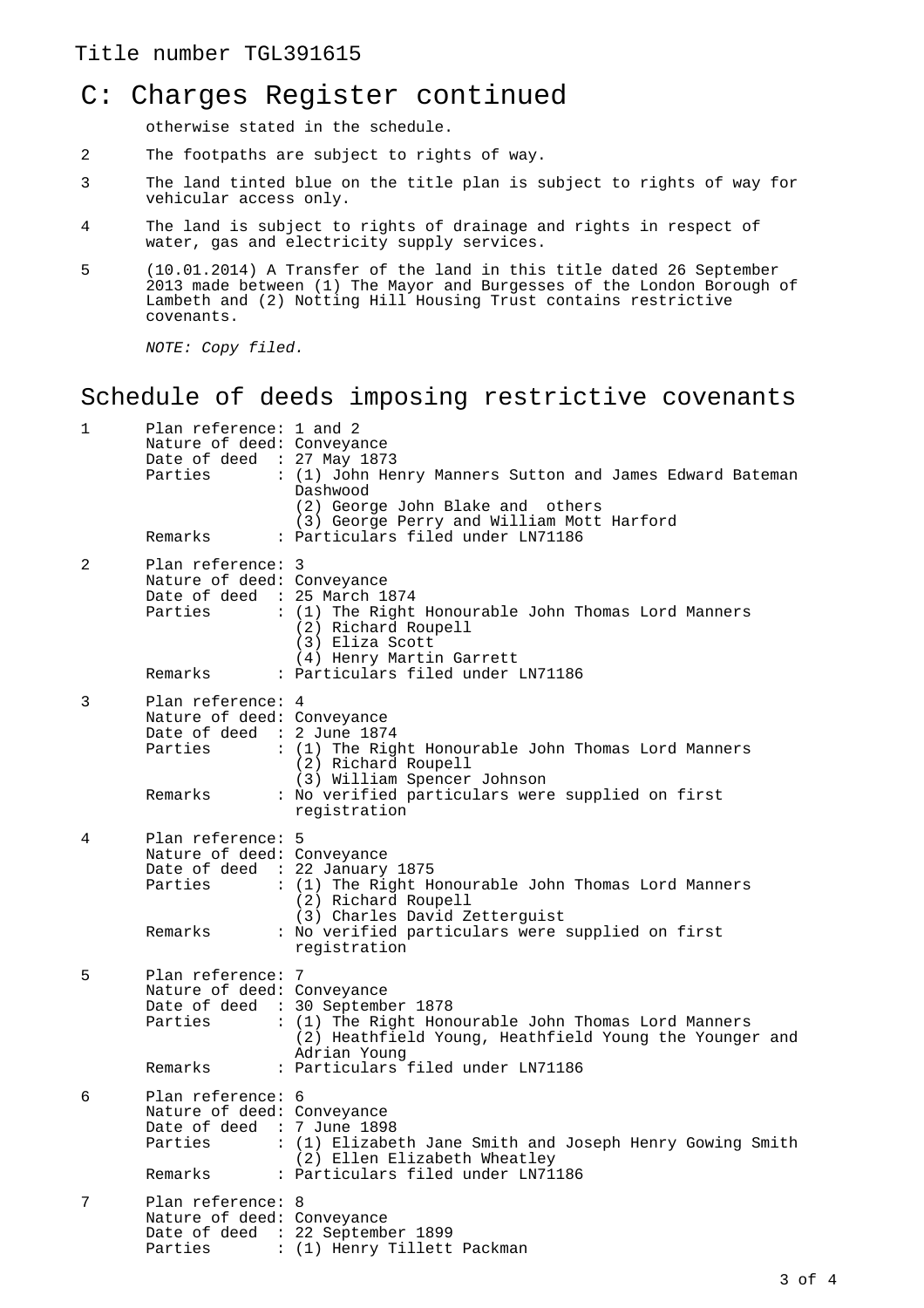Title number TGL391615

Schedule of deeds imposing restrictive covenants continued

 (2) John Roycroft Remarks : No verified particulars were supplied on first registration

End of register